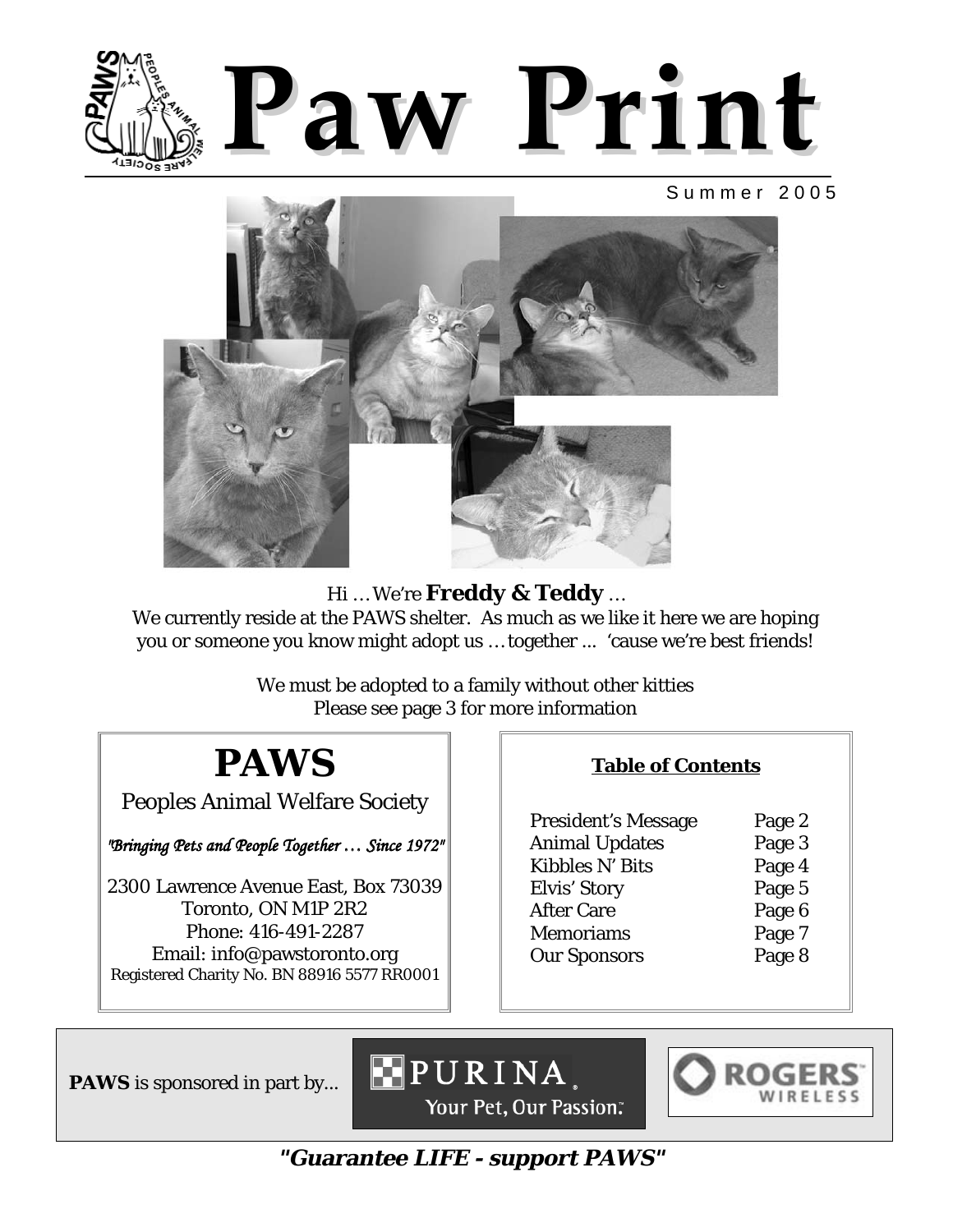

Thank you for taking the time to read and enjoy this issue of PAW Print. Eight pages in our quarterly publication can not possibly allow us the opportunity to update our supporters on everything that we are doing to better the lives of animals but here is a taste of what we have planned and a bit about what we've been up to.

PAWS is proud to announce that our **SPAY/NEUTER CAMPAIGN 2005** is underway and we are officially appealing to YOU for help. Whether you are a private or corporate donor … the animals need you NOW. This will be the most ambitious campaign in our 33 year history and our goal is to raise a minimum of \$25,000. With your help, we will prevent the births of hundreds - even thousands of unwanted animals and ensure that those who are currently homeless are brought to our safe haven. These deserving little beings will receive all of the necessary veterinary care that they require and ultimately find themselves in very carefully selected new 'forever' homes where they will be pampered, respected and loved for the rest of their precious lives. The success of this campaign lies within your heart. Please refer to the insert which accompanies this newsletter for further information.

THANK YOU to all who attended, donated, baked and tirelessly volunteered their time in the beauty of the hot sun at our Annual Spring Bazaar. We raised a total of \$3,030.08 and couldn't have done it without YOU! Several of our members also kindly dropped off kitty food and litter (and treats for Shadow - our shelter mascot) which will definitely be put to good use.

The number of calls for help that are received by our volunteers daily is staggering … we simply can't do it without you. We encourage you to network on our behalf … tell your friends, family members, co-workers and employer about PAWS. Perhaps your employer will match your donation? Remember … PAWS is a registered charity and all donations are tax deducible. As well we are managed by volunteers and every dollar is used to help the animals.

Help us to help those who cannot help themselves. Send your donation TODAY.

Thank you!!!

Kimberly Heys PAWS President





A few weeks ago we were born amongst the rocks in a very cold and scary place near a big lake. Today we are in a safe and loving foster home (along with our Mommy "Tabatha") waiting for a special family to adopt us …

### **THANK YOU PAWS!**

Note: Tabatha has yet to be spayed and will be through our Spay/Neuter Campaign … please send your donation TODAY!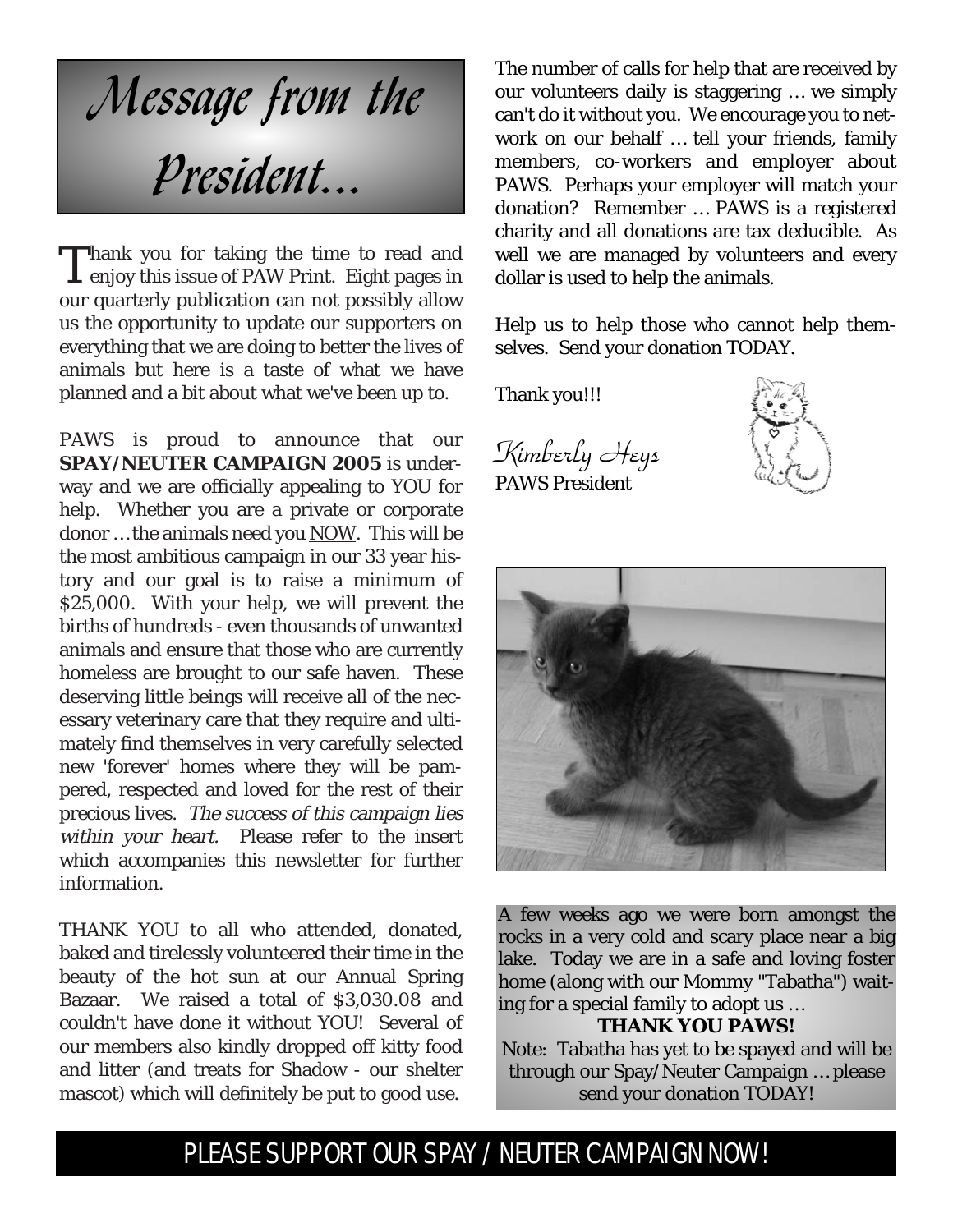### I NEED A HOME!

#### (Some of our recent rescues)

**NOTE** - If we included all of our recent rescues - the entire issue of Paw Print would be bursting at the seams - please refer to www.pawstoronto.org and link to Pet Finder to view pictures and descriptions of special pets looking for loving, responsible homes (you may also view our "Happy Tails" section for success stories) and we suggest that you checkin from time to time as this information changes regularly.

#### **FREDDY AND TEDDY** (in their own words …)

Aren't we just the most handsome boys you've ever seen? Why not come meet us in person? These pictures don't do us justice (see page 1)! We are best pals and we must be adopted together. Our blood tests indicated that we have a compromised immune system but thank goodness the smart humans of Secord Animal Hospital and PAWS know that there is only a 25% chance that we will ever get sick … truth is … we could very well live long, natural lives. If you or someone you know is looking for a pair of amazing cats to love and play with … you've come to the right place. Remember … we can't live with any other cats though as much as we'd like to.

SPECIAL THANKS to The Cats Den who are donating a great new enclosure (to be placed outside of the room where they currently reside) so the boys can hang out and catch a breath of fresh air while they wait for their new home. If you would like for your cat to be able to enjoy the outdoors safely … give Kris a call - her card appears on the back of this newsletter.

**KITTENS, KITTENS, KITTENS** PAWS currently has Mom's and their kittens in foster care all of whom need a permanent, loving, responsible home. The kittens are all ready to be placed (we have 26 kittens all of whom are approximately 8 weeks of age) and their Mom's will be spayed with thanks to your support of our Spay/Neuter Campaign. Don't forget - the Mom's need homes too!

**MISCHIEF** Due to allergies and a new baby in her former home, Mischief has come to PAWS for help in finding a new loving family to care for her. She is black & white in color, nine years of age, spayed and declawed, in excellent health and up to date on her vaccines. She is very affectionate and will make a great addition to the family.

**NIBBLES, HENRY & PUFFY** These poor felines were abandoned this past February. Their 'owner' left them in a vacant apartment without food and water. PAWS responded immediately. The boys are all neutered and in excellent health. They are really looking forward to finding a new family to love them forever. A family that would NEVER put their lives at risk again.

I FOUND A HOME! (Some of our recent adoptions)

**MARMALAIDE & MIDNIGHT** Our ol' pal Midnight has finally found a wonderful new home with Teresia and Stan Rowatt (yes, they are the terrific folks who donated their van to PAWS and who contacted all of you recently re the raffle they were organizing). His pal Marmalaide and he are really settling in. Midnight spent five years at the PAWS shelter in spite of our efforts to adopt him. One of our volunteers (John Heys) would always comment "I can't believe he's still here" … and Kim, our President (his daughter) would respond, "He's waiting for the right people to come along". Midnight is an all-black Siamese with tons of personality who is helping Marmie to learn to trust and who is keeping Teresia and Stan on their toes! He is missed by PAWS volunteers (in particular John who used to carry the 'little man' around on his shoulder while Midnight chatted up a storm).

This is what it's all about … finding homeless animals wonderful homes. We couldn't do it without YOU. The effort made on the part of devoted PAWS volunteers along with your donations to assist with vet care and food ensures our success in changing the lives of cats like Marmalaide and Midnight forever …

**CALLIE** (now known as "Mia") Be sure to watch for a special letter from Mia's new Mom in our Fall Issue of PAW Print.

**MORRIS** Our friend Morris has actually been adopted twice since he was rescued. Sadly, the first home had to return him to us due to developing allergies. Please refer to our adoption policy (below) which ensures that animals like Morris are safely returned to the PAWS shelter and NEVER taken to another facility where their lives could be at risk. We are pleased to report that Morris has a new Mom to love and care for him. Thanks Suzanne!!

#### **PAWS Adoption Policy:**

PAWS adopts animals with the understanding that, should the placement not prove to be successful for any reason, the animal is to be returned to us. WE NEVER EUTHANIZE THESE ANIMALS. If possible they will be re-adopted. If not, they live out the rest of their lives at our shelter. If an animal has been diagnosed with a terminal illness or if their immune system is compromised, they are lovingly cared for at the PAWS shelter for as long as they are pain-free and enjoying a decent quality of life. Until such time as they are ready to cross the rainbow

Your continued support of this unique NO-KILL organization means more than words can say!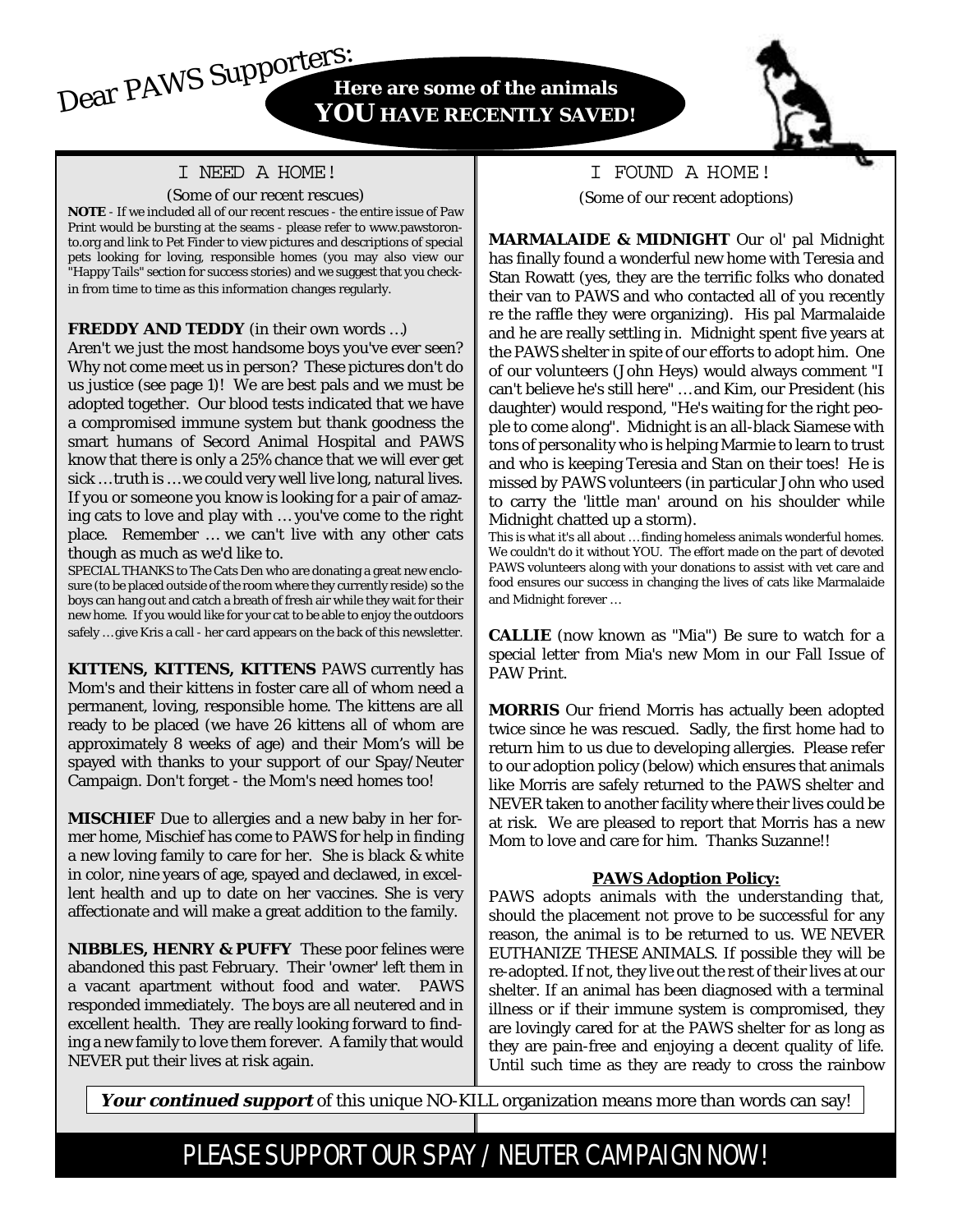

Thank you for taking the time to read this issue of PAW Print. Please feel free to pass it along to a fellow pet-lover for their reading enjoyment. We always welcome new members! By spreading the word about PAWS (a strictly NO-KILL organization managed exclusively by volunteers) you are helping those who can not help themselves.

## **PAWS DOES NOT GIVE UP! PAWS DOES NOT GIVE UP!** - Margaret Mead **PAWS DOES NOT GIVE UP! PAWS DOES NOT GIVE UP!**

Why should I support PAWS you might ask … 'other' rescue groups claim to enforce no-kill policies but of course then there are the 'unadoptables'. PAWS has never and will never deem ANY ANI-MAL unadoptable (i.e. 'feral' cats who very often can and do learn to trust). We are also the only organization (that we are aware of) who blood-tests each and every cat we rescue to either rule out or verify illnesses that could potentially be transmitted to the other animals in our shelter … or to the animals in the homes of those who adopt from us! The 'others' say "we can't afford to do blood tests" … PAWS VOLUNTEERS SAY "WE CAN'T AFFORD NOT TO"! Do we euthanize the cats who test positive? ABSOLUTELY NOT! From time to time we encounter a situation where a cat will test positive for an illness which compromises their immune system. What does this mean? It means that we must work that much harder to find the 'right fit' for that particular cat. For example, a home without other cats or with an owner who is familiar with the circumstances (i.e. their previous cat tested positive). These illnesses are 'species specific' and can not be transmitted to humans or other animals (i.e. dogs). FIV (feline aids) for example might sound very scary … years of age and in excellent health. **THEY ALL DESERVE A CHANCE AT LIFE** - thank you for making this possible. We will provide more detailed information on illnesses such as FIV, erinarians share the same knowledge and philosophies. When in doubt - go with your gutt and get a second opinion!

but one of our members has a cat who is FIV positive and who is 18 FeLuk and FIP on our upcoming web site. In the meantime, feel

free to call and speak to one of our volunteers and allow us to share our experiences with you … 416-491-2287. Should your cat test positive … do not panic … and don't euthanize him/her (unless the cat is obviously in distress and a qualified and knowledgeable veterinarian suggests same). Please also keep in mind that not all vet-

We could never thank everyone who supports PAWS in one issue of PAW Print ... but please know that your donations do not go un-noticed. We appreciate each and every contribution - large or small - and guarantee that each and every dollar is used to help the animals we rescue. We have also received items such as scratching posts and other 'equipment' that has really been put to good use. Thank you one and all!!

**PAWS** Bringing Pets and People Together … Since 1972



DANGER! In the summer's heat,

PLEASE do not leave your pets in the hot car!

# PLEASE SUPPORT OUR SPAY / NEUTER CAMPAIGN NOW!

"Never doubt that a small group of thoughtful, committed citizens can change the world; indeed, it's the only thing that ever has"

**BITS -**

**<sup>K</sup><sup>I</sup>BBLE<sup>S</sup> <sup>N</sup>'**

**THANK-YOU!**

**Canadian Pets and Animals Publishing**  For promoting PAWS in their publications

**THANK-YOU!**

**THANK-YOU!**

**Scarborough Mirror** For promoting PAWS in their Newspaper

**Rogers Wireless** and **Future Shop**  for the donations of cell and cordless phones for the PAWS shelter.

**Purina**  For recent donations of cat food

dogs have master cats have stat

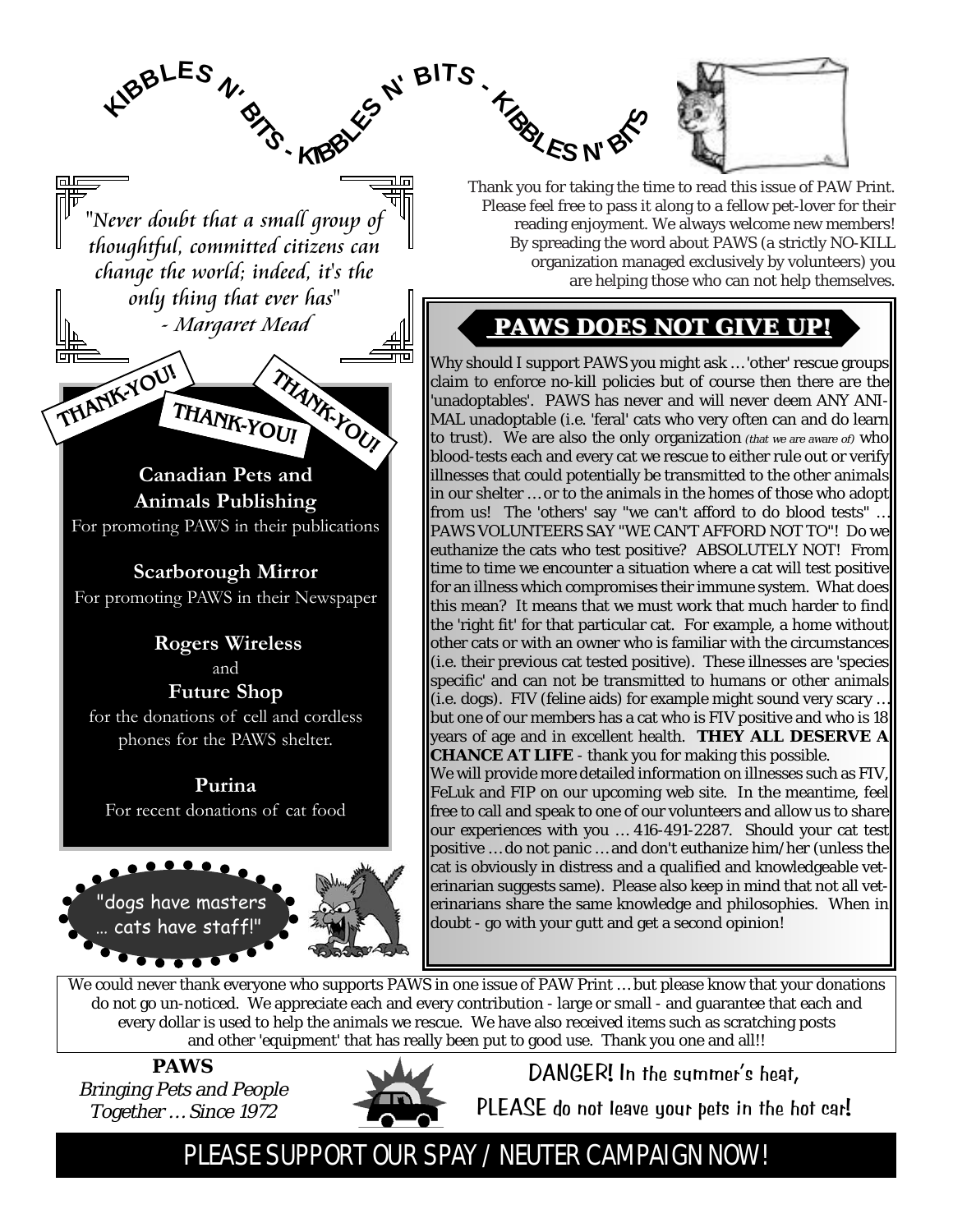Elvis was a tabby who died very suddenly of a massive blood clot which paralyzed his back legs - while resting leisurely on his favorite couch. In his lifetime he moved 5 times, crossed the country twice both on an airplane and in a car and spent several weeks at a vet clinic due to weight-related issues. At the time of his death Elvis was 12 years old and weighed 21 pounds. These are his stories.

### Abandoned...

"Where the heck am I?" I think to myself as I look around the room I find myself in … the room isn't a room at all, it's a 3 x 3 steel cage. I have a small bowl of food and water and a tiny litter box with barely enough litter in it to absorb my urine. There are steel bars in front of me and the floor is silver and cold. I tuck my paws under me a little further to keep warm … what is this place? As my eyes begin to adjust I look outside my cage and see that I am actually in a room full of cages. There are barks and yelps, and meows coming from every corner, and many of them sound scared. I hear a scratching on the cage wall to my left. I turn my head to check it out and then I hear a voice:

"Are you awake yet? Yo, can you hear me?"

"Yeah I can hear you … who are you and where am I?" "I'm Randolph, I know you can't see me but I'm a 5 year old Persian cat …" a paw reaches around the bars, I offer mine and we touch. "I saw them bring you in, you look pretty young and healthy to be in a place like this." "Where is this?"

"You're at the pound my good man … from what I understand and from what I hear you were abandoned like the rest of us."

"Abandoned? No. No. No. There must be some mistake. I'm a house cat, my human loves me and would never give me up. We've been together for over 8 years."

"Don't be so shocked, I'm only telling you what I know. There are so many in the same boat as you. If you look across you'll see Moe, he's a beautiful healthy black and white - spent 10 years with the same humans, then one day they up and moved. To his left is Rex, miniature schnauzer, woke up one morning and his humans were gone, left him to fend for himself. To Moe's right is Betty, calico, fat, robust, 13 years old … her human found out she has cancer and dropped her on the doorstep of this place. They say it was operable but he did not want to pay for it."

All Randolph's stories got worse as he told them. I couldn't believe this was happening - not so much to these animals in here, but to ME!

"Believe it my friend, it happens all the time … people are fickle, they get tired of pets, they move, something happens and we become disposable, expendable; a casualty or their unwillingness to take responsibility. If you look into the far left hand corner, that's Mindy - she's only 2 her owner dropped her off because she wasn't a cute little kitten anymore. Can you believe that?"

"What's your story Randolph?"

"I'm a stray, third generation. My mother was a stray and her mom before her … I grew up on the street and one day somebody caught me; lured me with food on a freezing cold night. Thought maybe I had finally found a home - better to be warm and safe then on the street; but they didn't want to keep me so I ended up here. So it was the street or the pound, and let me tell you neither place is the place to be. In my lifestyle I have two choices: I can go out like my brother under the wheels of a car, or go like Mindy over there, euthanized because they can't find a home for me after only a few short days, which, let's face it, doesn't even give us a chance to adjust to our new surroundings let alone learn to trust these new humans. Truth is I'd hate to be you - you were someone's best friend, you had the easy life: tasty food, fresh litter, run of a house, touched and stroked regularly … loved - now look at ya'. Me, I never knew the good life."

I began to cry, meowing pitiful mews, joining in the chorus of the room … suddenly a hand was patting me head … "Elvis are you okay?" my human's voice shook me out of my nightmare. He patted me some more. "It's okay buddy … I love you, you just sleep." I began purring contentedly - I was home afterall.

Written by Michael Pinkus for Elvis Pinkus

#### **EDITORIAL:**

While Elvis' story was a dream this nightmare happens to thousands of cats, dogs, rabbits, guinea pigs, etc. every single year. People abandon their pets for a variety of reasons, most of which could be avoided if they had just thought ahead. A pet is a long term commitment … they become our family members, our children, in some cases, our best friend. We must look after them because we have taken the responsibility to do so. If you are considering adoption, think of it as a long term commitment, because it is. Don't take this commitment lightly - pets are for a lifetime - theirs and yours.



After the devastating loss of Elvis, Michael adopted "Amber" from PAWS. Amber was saved from certain death and provided with all required vet-care with thanks to YOU! -our PAWS members!!!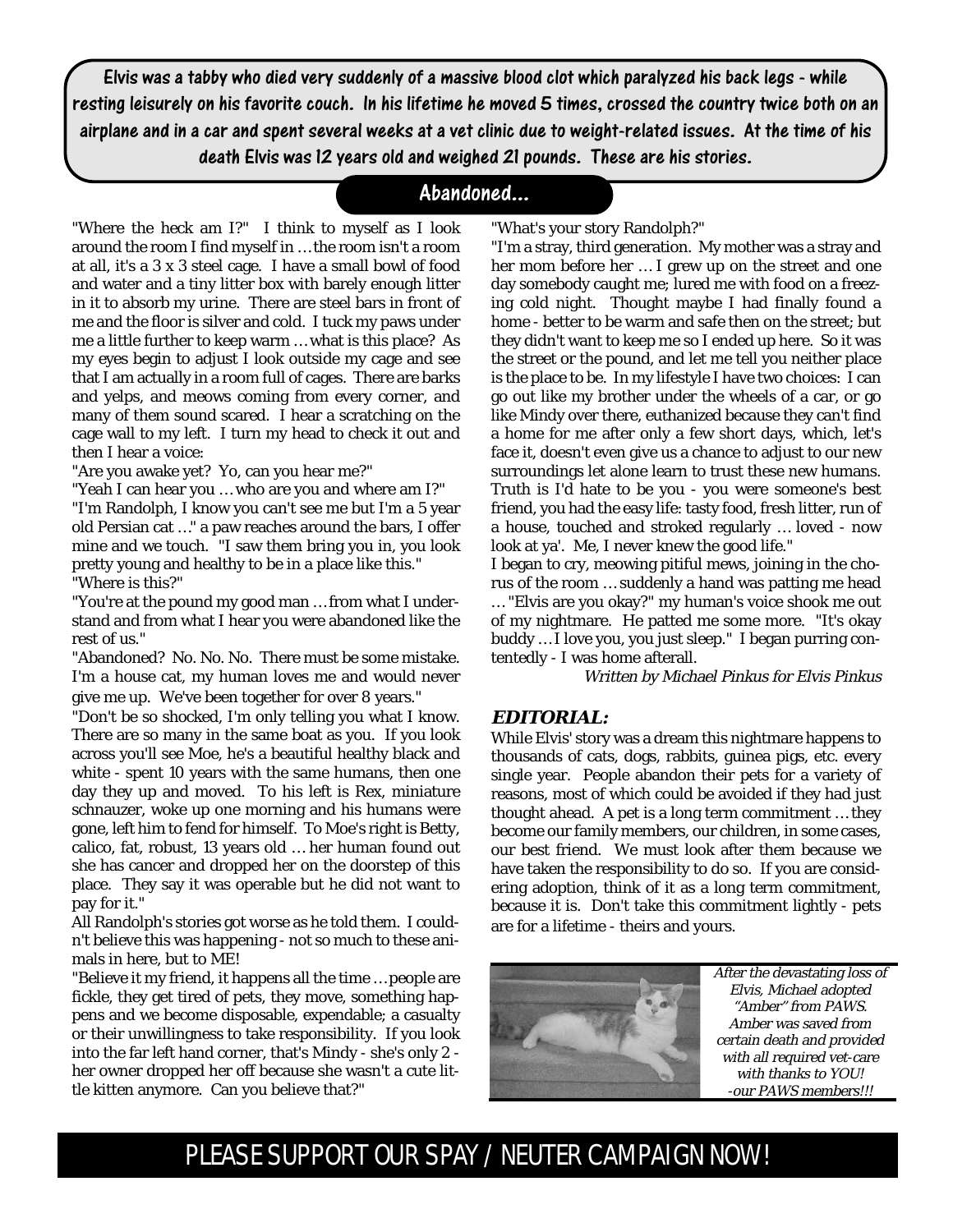

After Care...

 $\bf{O}$ ne of the realities of life is that through an untimely tragedy or by natural aging, a beloved pet may well survive<br>Uus. Pets are members of our family and we need to think about their care and protection when we c provide it. Don't overlook your pet(s) when making your estate plans.

If there is someone whom you think may agree to take your pet(s), talk it over with them now. If they have reservations, now is the time to find out.

Should you wish to have your pet(s) taken in by a responsible, no-kill shelter such as PAWS, you can indicate whether you wish for them to live out the rest of their natural lives at the shelter, or have the shelter find them a new, loving home. Here is a sample provision you can insert in your will to protect you pet(s):

"If at the time of my death I own a pet or pets, I direct my Executor to deliver them as soon as possible to PAWS (Peoples Animal Welfare Society), (a) to be cared for there until a suitable permanent home is arranged OR (b) to be cared for at their shelter for the rest of their natural lives. I further direct that a bequest of  $\mathcal S$  be paid to PAWS (Peoples Animal Welfare Society) in consideration of their good work."

You should discuss such provisions with your lawyer, amend them as need be and then update your will without delay..



If you workplace is conducting a United Way campaign, please remember that you can direct the funds from your pledge to **PAWS** ...

Call Kim for more information... 416-491-2287.

# **PAWS WISH LIST**

### **-Donations towards spay/neuter campaign!**

-Volunteers who are familiar with event planning/grant writing

-Those who might assist in transporting animals to the vet

-Adult Cat Food and Litter (Maxx Cat Clumping Preferred)

### -Canadian Tire \$\$\$

-Veterinary Technician or pet groomer to visit periodically to assist with nail trimming, brushing and grooming

-Hold your own fundraiser! Have a garage sale, Bake Sale...

-Unused stamps

-Paper towels

-STAINLESS STEEL veterinary-type cages on wheels

-Large and extra large scratching posts



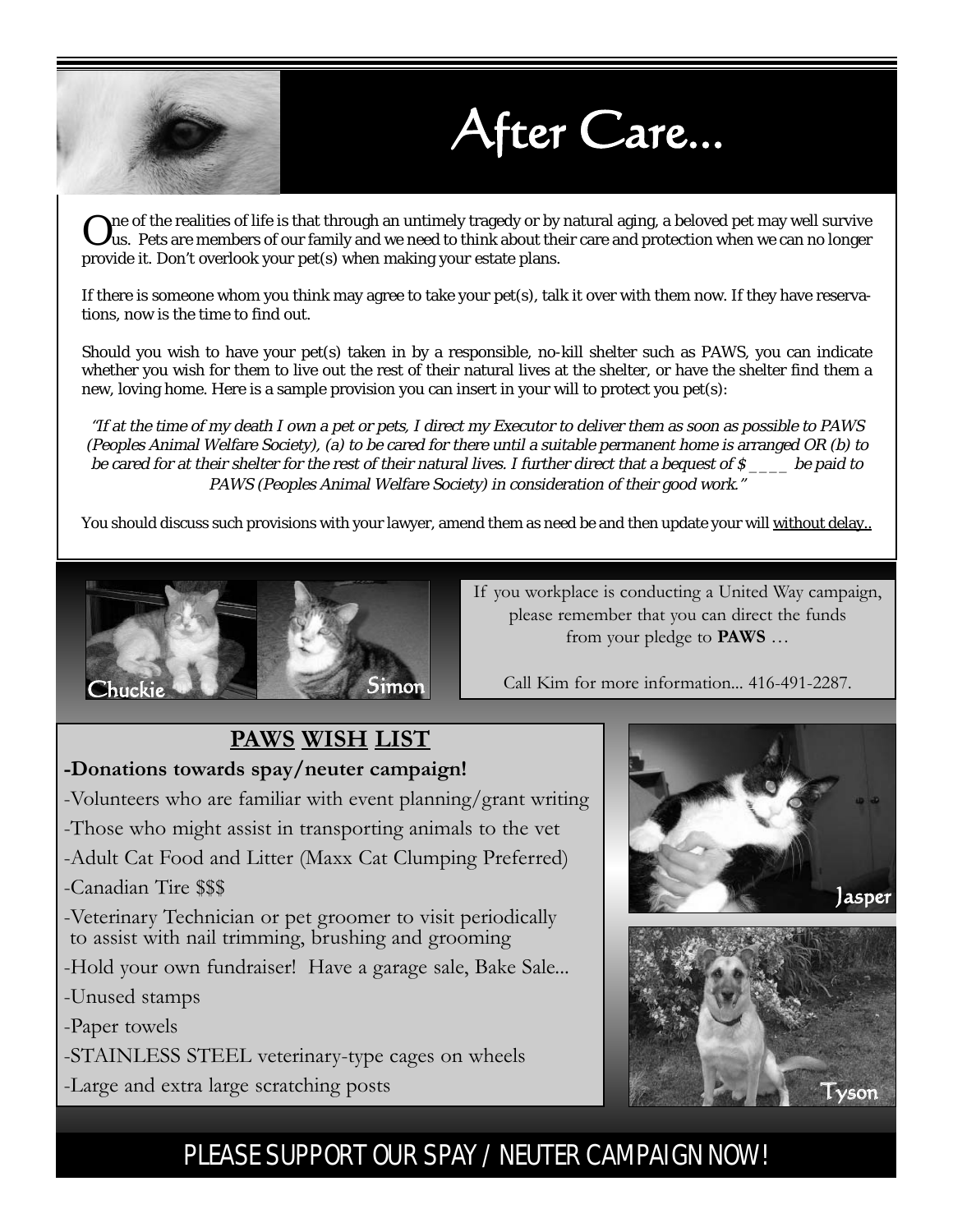

# Memoriams...



#### **Nulla**

Sadly, we called her 'the cat that no one wanted' This friendly little orange beauty was returned to PAWS several times after being adopted. She recently lost her battle with kidney failure at which time she also threw a blood clot at the young age of 7.

We miss you very much our little rolleypolley and wish more than anything that

we could have done more for you. The Heys Family and PAWS Members and Visitors who were so lucky to have met her … Special thanks to Katie and Lazslo for their efforts in giving Nulla her sub-q fluids.



### **Ninja**

He only spent a few weeks in the PAWS shelter before his cancer re-occurred … We tried special little man … You are now in a better place. Gary and Elizabeth, Kim and Hella Heys

### **In Memory of Sony**

A long haired dark gray cat who passed away in his 24th year Greatly loved & missed by owner Juliette Silver -Adeline Eder

### **Doris Heys Cale**

1917-2004 An animal lover always - pictured here with Tammy (cat) and Princess (dog). Loved and fondly remembered by Bill and Pat Cale The Heys and Jones Families **In Memory of Rebecca Yeager** 



**In loving Memory of Brady Boy**  - The Marks Family

#### **Francis Raynor**

昌邑

One of the founding members of PAWS, former Treasurer and devoted volunteer … fondly remembered by PAWS

**In Memory of Our Beloved Nikki** 1994-2004 Sadly Missed by Heather and Scott Wilcox

#### **Taylor**

Innocent bunny who was hit by car and abandoned in a box in the yard of a PAWS member. Thank you for your efforts Wendy T. and Secord Animal Hospital



#### **Shadow**

Lovingly remembered by Kathleen Neal

**Harry Bell and Beatrix Bell**  Sadly Missed By Marcelle and Alan

#### **Rebecca**

was a caring and gifted person. Her passing is a loss to us all. Please accept this donation, as a tribute to a very special person"

PAWS Past-President - Daniel MacDonald

- Robert Buffone

**In Memory of Harry**  -Maria Davies

司

raaa 西西西

PAWS would like to extend their condolences to these and others

who may have lost loved ones since our last issue.